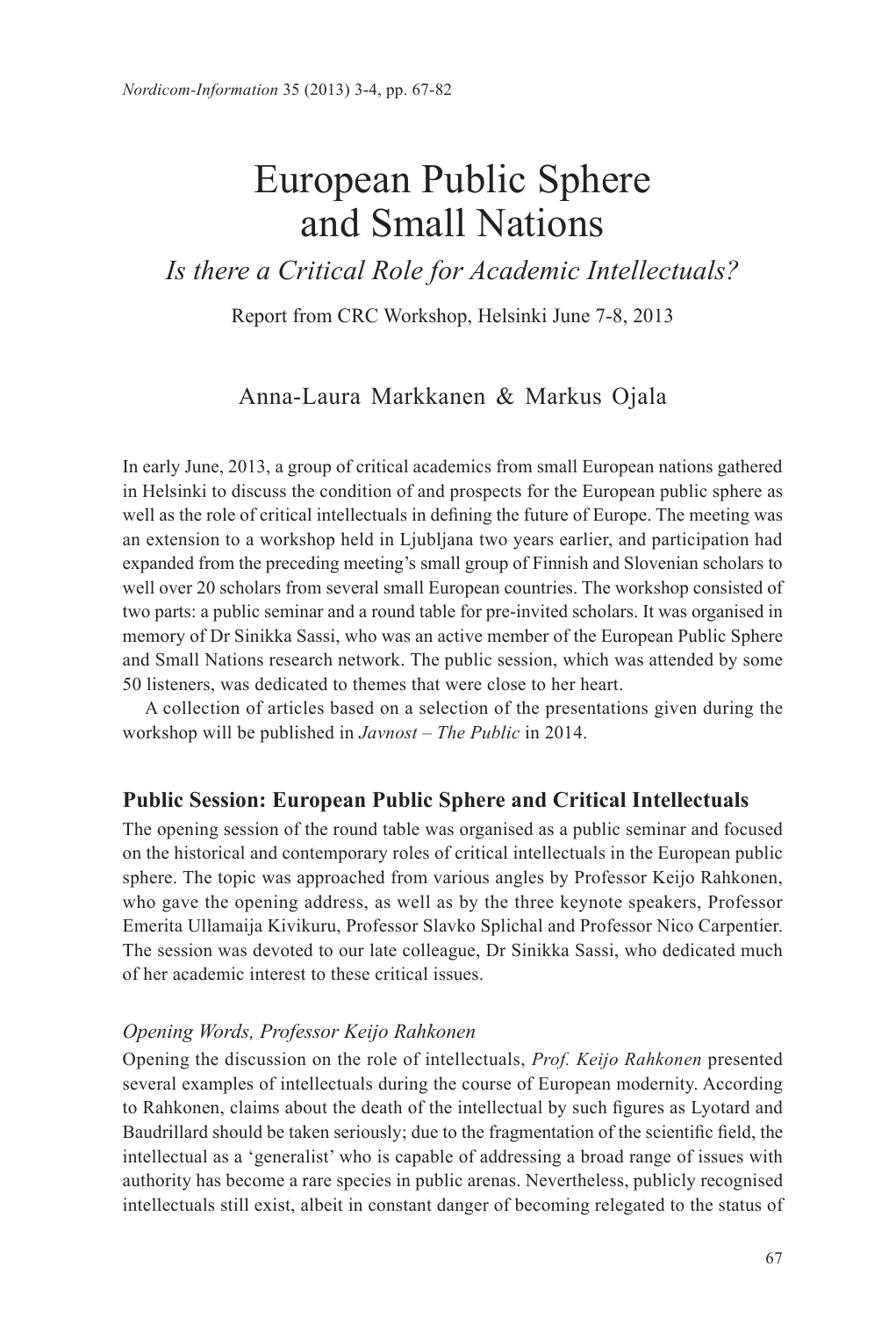'media intellectuals' offering light entertainment as opposed to serving a more serious role as 'public intellectuals'. Prof. Rahkonen also opened the debate on the meaning of the public sphere by pointing to several historical and contemporary varieties of public spaces—from Café Procope to Hofbräuhaus in Münich to the urban neighbourhood pubs in Finland—which, since the early institutions of the bourgeois public sphere, have given rise to many different kinds of publics. Indeed, the coming together of politically relevant publics has by no means become a thing of the past. In this regard, Prof. Rahkonen was optimistic about the new possibilities offered by social media in promoting and maintaining Habermasian ideals of the public sphere.

#### *A Room of One's Own, Professor Emerita Ullamaija Kivikuru*

In her presentation, *Prof. Ullamaija Kivikuru* related a narrative of Dr Sinikka Sassi's academic career as set against the history of the Department of Communication at the University of Helsinki. In the original 'A room of one's own', Virginia Woolf wrote about the difficulties creative women faced in trying to combine public and private lives and called for more breathing space and access to education for women. Correspondingly, Prof. Kivikuru told a story of Sinikka Sassi and other early women employees of the department, who came to be known as the 'communication girls' and who taught communication to hundreds of students while trying to find rooms of their own.

In the late 1970s, the department was to a large extent run by the 'communication girls'. Their positions were modest, but they did everything as a team. Communication was the most popular minor at the University of Helsinki, and the communication girls were swamped with work. As a result, they were unable to complete their academic degrees in due course and thus tended to lose the game against the 'Tampere boys' (in the Journalism and Mass Media Department of the University of Tampere) in competition for academic positions. Eventually, however, they all finished studies and were able to concentrate on their academic pursuits. Prof. Kivikuru noted that as the individual professional profiles of each of the communication girls accumulated, the team grew weaker, and she pondered whether such loosening of collective ties is something inevitable in academia. The communication girls wanted to change society in their own ways, and they all found their 'own rooms' at some point. Along with the academic work, Sinikka Sassi was an activist who engaged in all kinds of civic activism throughout her life, from the well-being of street dogs to community councils and e-elections.

#### *Experts, Intellectuals and Publics: Fragments on the Moot Role of Intellectuals in the Public Sphere, Professor Slavko Splichal*

In the second keynote speech of the public session, *Prof. Slavko Splichal* addressed two issues concerning the contradictory role of intellectuals in the public sphere. First, he presented the question of the debate about intellectuals being so far removed from the general interest that they become a class with private knowledge. Second, he pondered whether professionalisation of knowledge and professionalisation of communication are unified in that they both strengthen the power of dominant social actors.

Prof. Splichal critically examined the relationship between universities and the public sphere. Normatively, the university can be seen as a blueprint of the public sphere, as it encompasses the two main attributes of the public sphere: freedom of expression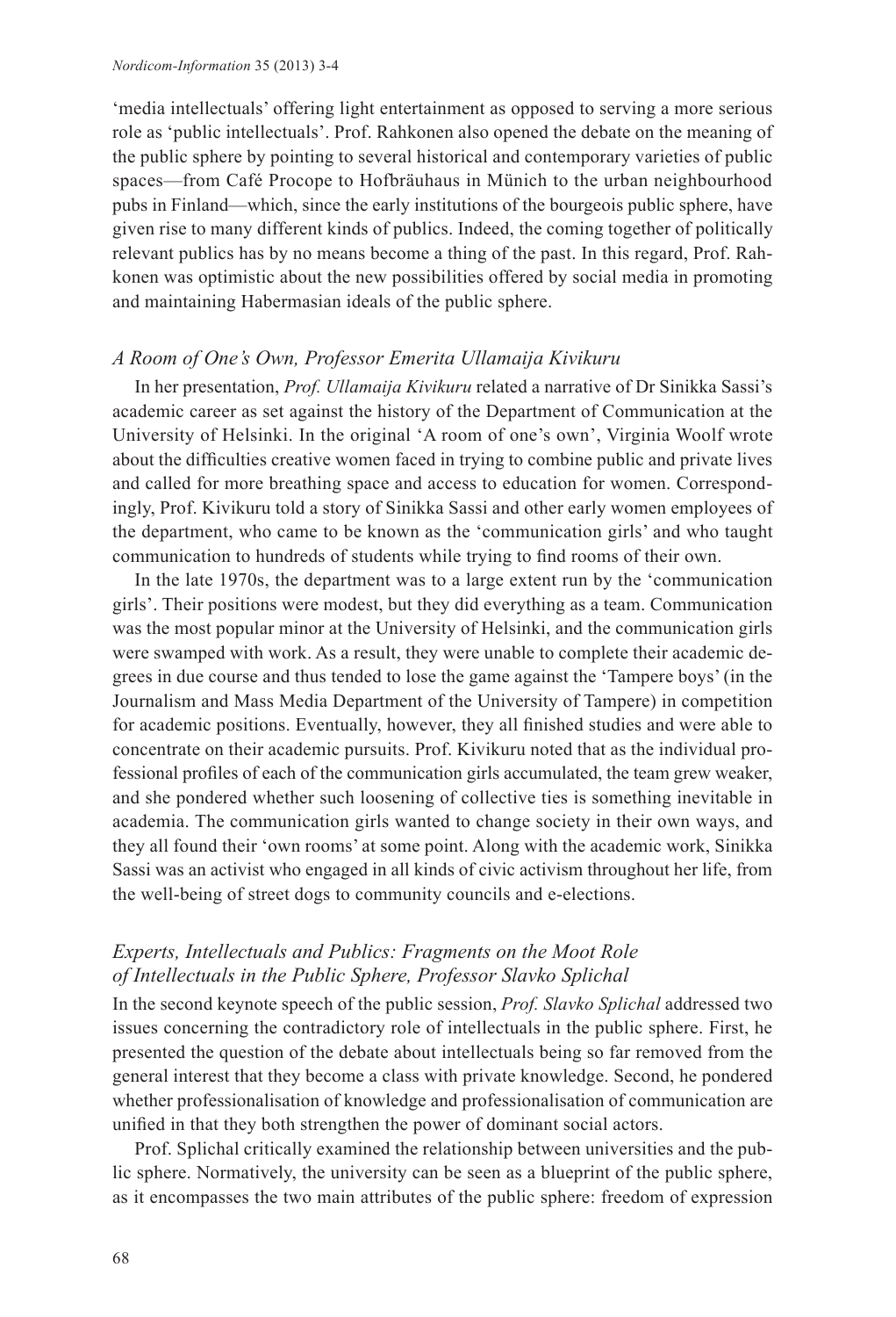manifested in presumably rational scientific discourse. Paradoxically, despite its potential to serve as a sort of 'role model profile' for the public sphere, the university has never been given an important role in theorisations of publicness. Tönnies recognised university professors as the class of social actors who substantiate the legitimate and effective social or political power of public opinion. However, the university is not a true embodiment of the principle of publicness, as the social power of universities is based on the appropriation of a certain monopoly of knowledge and because access to universities is far from universal. In contrast to Tönnies, Habermas recognised intellectuals as 'intruders' in the public sphere. Thus, intellectuals are not considered members of the public but rather intruders with a controversial role in the public sphere. Dewey cautioned against alienation of research and education from public life by arguing that 'a class of experts is inevitably so removed from common interests as to become a class with private interests and private knowledge, which in social matters is not knowledge at all.' What is missing is that scholars should bring their disciplines 'into conversation with publics' to actively participate in the creation and transformation of publics.

There has not been much research about the role of scholars in the public sphere. Early debates on freedom of the press pointed toward the idea of publicness as a moral principle and as an extension of personal freedom of thought and expression, which ought to restrain the self-interest of individuals, rather than as a mere pursuit of selfinterest based on a sort of contractual exchange. With the constitutional guarantee of a free press in parliamentary democracies, discussions of freedom of the press were largely reduced to the pursuit of freedom by the media, thus neglecting the idea of publicness as the basis of democratic citizenship. In the period of the liberal bourgeois public sphere, both the university and the press were closely linked to the nation-state and thus were 'national' not only in form but also in substance. Divergent paths of development taken by the university and the press in the 19th and 20th centuries seem to draw close to each other in the age of globalisation. The phenomenon of global governance is increasingly seen as lacking democratic legitimacy because it does not provide for citizens' participation in a democratic dialogue and decision-making; nor does it provide for the public accountability of decision-makers. In addition, professionalisation is characteristic of contemporary sciences and universities. Professionalisation of universities implies a neglect of critical studies. Prof. Splichal emphasised that in the current situation, we need more 'public social sciences'—not only production of critical knowledge, as in critical theories, but also production intended for non-academic and non-professional audiences.

#### *Building a Counter-hegemonic Ideology. The Role of the Intellectual and the Need for Critical Intervention, Professor Nico Carpentier*

*Prof. Nico Carpentier* opened his presentation by offering some critical rearticulations of the concept of the intellectual. He took the audience back in time to the Republic of Letters, defining it as an essentially transnational public sphere which mainly existed in the imaginations of the European and American intellectuals of the day. He also discussed the Dreyfus Affair and noted how this event changed the very use of the notion; the intellectual came to be seen as a committed member of a group instead of as an individual actor. Prof. Carpentier acknowledged that the definition of the concept of the intellectual is far from simple, and while the thesis of the death of the intellectual should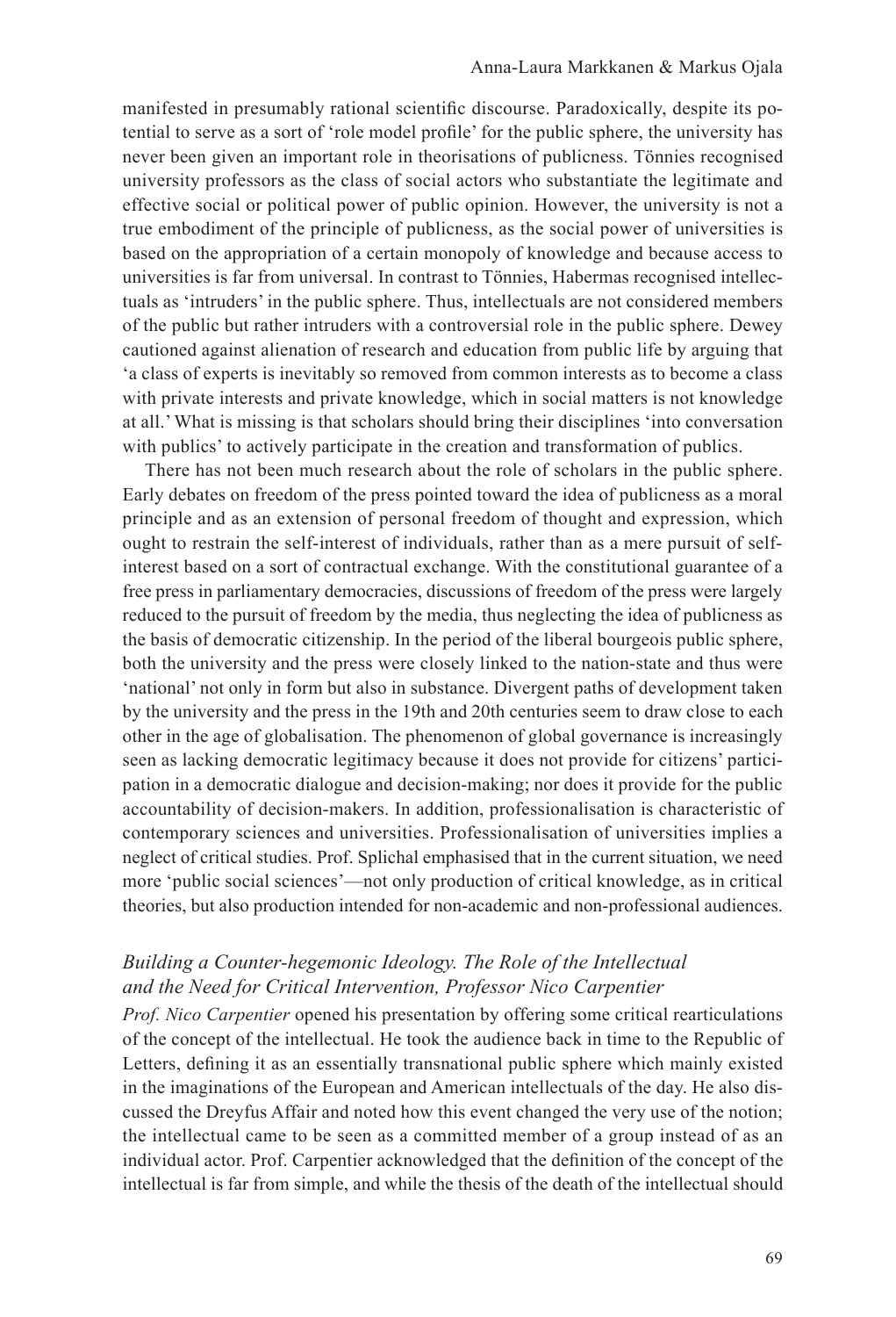not be accepted, there is no point in denying the restrictions that academic intellectuals have to face. Still, he argued, 'the intellectual' can be a useful term in helping to structure our activities, pointing to the significance of critique and counter-hegemonic discourses.

The role of intellectuals tends to provoke discussion during times of crisis. Turning to the current predicament, Prof. Carpentier outlined three dimensions in the contemporary crisis. Firstly, there is a crisis of representative democracy; the political system is proving to be structurally inadequate to provide its citizens with solutions to a wide variety of problems. Secondly, overlapping with the first, there is the economic crisis. The third crisis is situated on a more ontological level and is that of mimesis. At specific historical moments, prevailing discourses have offered people reassuring certainties and helped them believe in the world as a stable place that can be mimetically accessed. In contemporary conjuncture, however, it is harder and harder for ideological projects to provide such a feeling of connection with reality. The promise of mimesis is being constantly frustrated.

The accumulation and integration of the three crises create a need for the development of critical ideologies and counter-hegemonic processes. While neoliberalism has obtained hegemony, political and economic crises bring out the many dislocations of this project and can render it unsustainable. Thus far, the hegemonic project has managed to incorporate these dislocations due to the absence of well-developed alternatives. Hence, the task of the intellectual is to help organise the disruptions into a credible counter-hegemonic program. Prof. Carpentier emphasised, however, that such formation of new ideological programs is by no means a straightforward project. Firstly, there is a complex relationship between agency and discursive practices; generating rhetoric is simple, but it is not easily translated into discourse. Secondly, there is the difficult relationship between complexity and simplicity. Ideology is often perceived as having a tendency towards simplicity, while intellectual projects tend to celebrate complexity. However, the complexity of ideology lies in its simplicity and ability to speak to diverse audiences; thus it requires thorough analysis to generate rhetoric that has the in-built structural capacity to form sustainable ideologies. Thirdly, the crisis of mimesis should also be faced. Thus the ideological project needs to mediate between modernism and postmodernism, constructing discourses that are both self-reflexive and committed to raising a firm voice against injustices. Acknowledging these challenges, intellectuals can play a critical role in developing a counter-hegemonic model that tries to make sense of the new world. This, however, requires a modest attitude as well as the formation of alliances and networks of intellectuals on a transnational level. The time could be ripe for a new Republic of Letters.

## **Round 1. The Ideal of The European Public Sphere Today Comparing Ideas and Experience**

*Prof. Jostein Gripsrud* started the first session of the round table by tackling the issue of the ideal of the European public sphere. He started the presentation by quoting Habermas, in order to acknowledge the lack of proper functioning of a European public sphere. One of the main problems is the democratic deficit of the European Union. In addition, a key element in democracy is missing: a European public sphere that functions on a par with national ones in terms of qualities. Prof. Gripsrud poin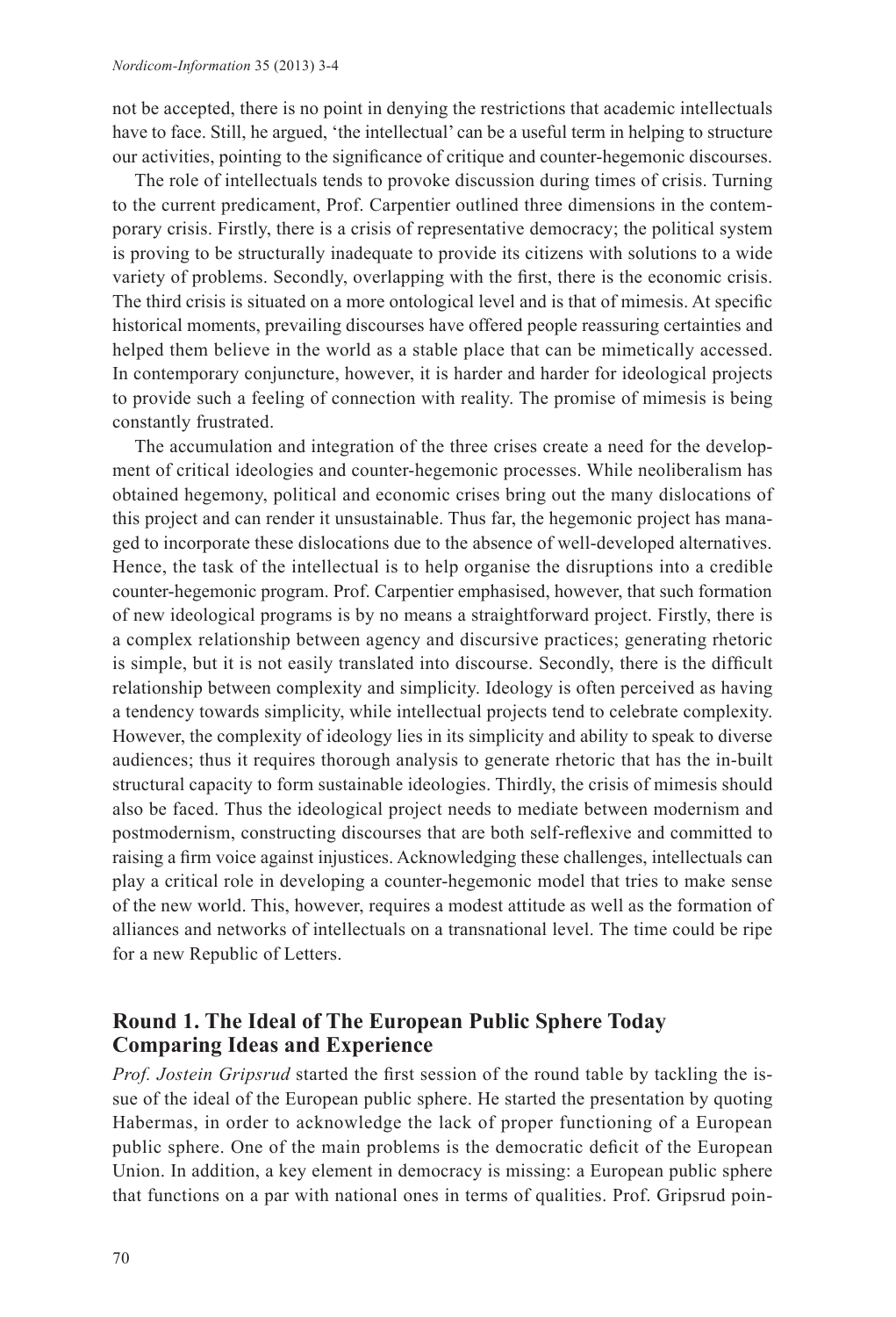ted out that the notion of confrontation and claiming the public sphere against public authorities are crucial elements when defining the public sphere. However, these are problematic issues when it comes to the European public sphere; meetings between the EU bureaucracy and lobbyists take place behind closed doors and do not take the form of confrontations. In this sense, the public sphere is used to proclaim what has been decided in secret meetings.

The ideal of a European public sphere has met several challenges. A unified, singular European public sphere would require a common language, a Europe-wide media system and citizens with a strong European identity. However, the European public sphere could be understood as a 'pluralistic ensemble of issue-oriented publics that exists once the same issues are discussed simultaneously and within a shared frame of reference'. If the European public sphere is to be understood in this way, where does 'Europe' end and 'the world' begin? How can the European public sphere parallel national public spheres in terms of popular engagement based on a sense of identity and affective investment?

The public sphere first developed as a cultural public sphere that has three key functions: belonging, empathy and argumentation. The cultural public sphere is thus important, as it enables the establishment of personal, social and cultural identity and develops one's ability to imagine oneself in the position of another human being. In addition, works of art can argue in ways that inspire discussion and shed light on new issues and provoke discussion. Prof. Gripsrud concluded his presentation by emphasising the importance of research on the cultural public sphere. Public opinion is to a considerable extent shaped by expressive culture, and products of such culture cross borders very easily in several genres.

The first discussant, *Dr Inka Salovaara-Moring,* concentrated on Habermas's earlier work about the legitimation crisis. According to Habermas, liberal states face a legitimation crisis when the government has power to rule but is unable to boast active support from the people. When the legitimation crisis occurs, the public sphere should be at its most active in defining values and finding solutions. In many aspects, the theory can be applied to the current situation of economic crisis, but Habermas's solution was not tailored for a crisis in global economy where national economies play a limited role. Today, Habermas's solution, active confrontation through political discussion in the public sphere, has lost its power. The public, spaces, and spheres as well as the means of political action of the new European public sphere should be redefined. The public sphere has been replaced by groups that occupy public spaces and aim their communication at international media instead of at national or European governments. However, these media are primarily not arenas for transnational public spheres. Dr Salovaara-Moring pointed out that Habermas's theory should be recontextualised to fit the global economy.

The second discussant, *Prof. Slavko Splichal*, remarked that the key problem in the discussion about the public sphere is the concept itself. The concept was originally developed as a critical concept against the notion of the public opinion, but later it became uncritical due to the efforts to make it empirically relevant. Today, the conundrum is to find a way to solve the contradiction between the empirical and the normative dimensions of the concept. There are two solutions: reconceptualising the public sphere on the normative level or redefining it on the operational level. Prof. Splichal provided a critical analysis of the existence of a European public sphere: there has been no Euro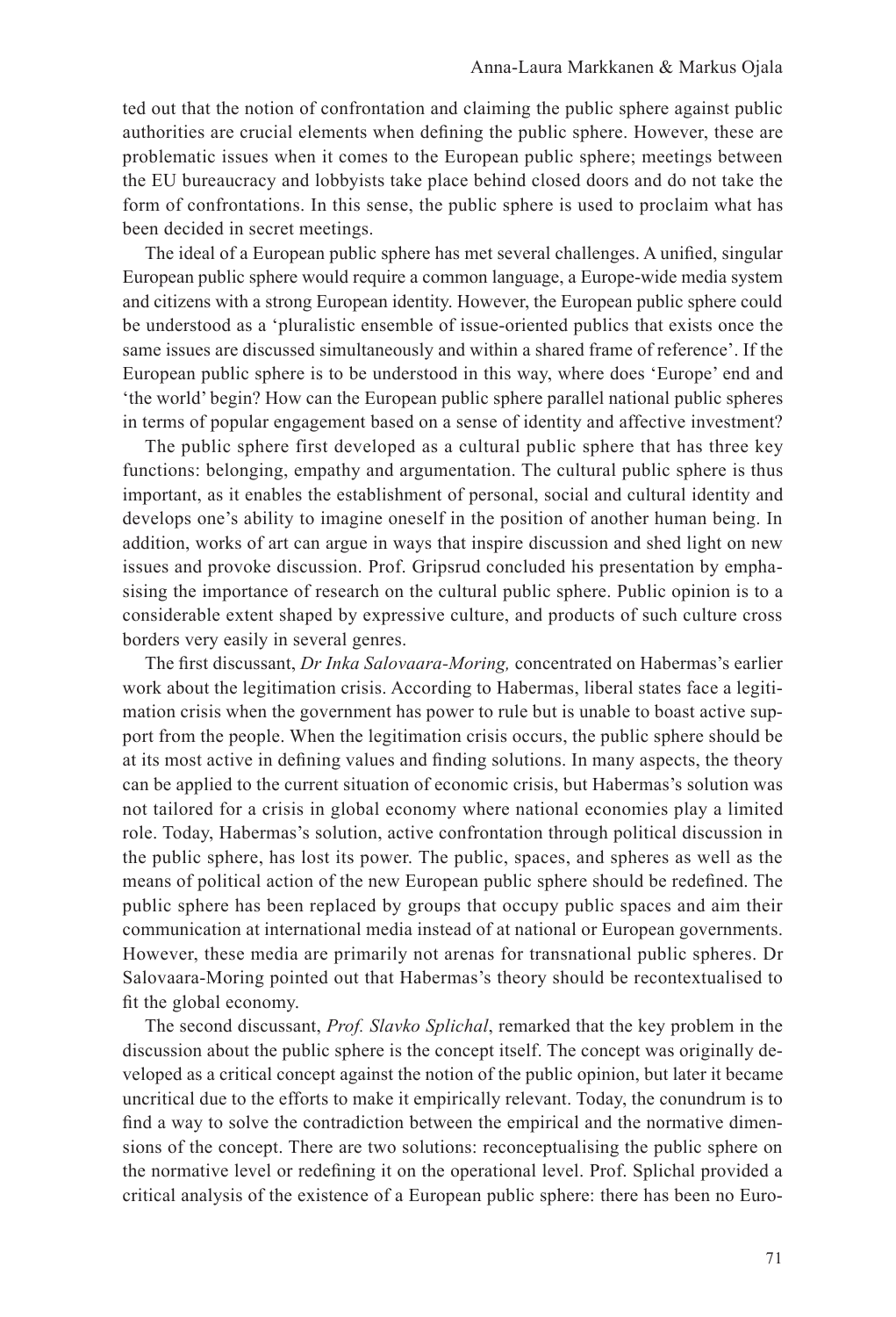pean public sphere because the lack thereof was the condition of the establishment of the European Union. If the European public sphere had existed, there would have been no possibility of creating the European Union.

In the final pre-prepared comment, *Prof. Risto Kunelius* voiced his scepticism about research on the European public sphere that is funded by the European Union. According to him, an administratively motivated research program on the European public sphere is a contradiction in terms; if a public sphere can be managed, there is no public sphere. Prof. Kunelius also hinted at three changes in the European public sphere. First, in both national and European public spheres, moments have become more important than spaces—what happens to the public discourse when people focus attention on specific issues only? Second, there have been grassroots signs that some kind of public sphere actually exists—citizen debate about bailing out Greece goes on in the pubs of Tampere. Third, distribution systems of news and information have changed, which affects our understanding of the public sphere. Finally, Prof. Kunelius pointed out the potential of media and communication to build solidarity. However, he considered Habermas's view about solidarity growing out of reasonable arguments as a weak point in his theory.

After the four presentations, the floor was open to comments. Prof. Kunelius's arguments about the transformations in the European public sphere sparked a lively debate. Many participants were eager to share their ideas about the changes in news media and journalism but seemed to question claims about the contemporary public spheres being more about moments than spaces. The significance of the concept of the public sphere was also addressed by many participants. *Prof. Hannu Nieminen* suggested that different public spheres move at different speeds: the political public sphere moves much more quickly than the cultural public sphere. How does one theorise the relationship between different public spheres? Prof. Gripsrud disagreed with the idea of different speeds of different public spheres as, he argued, there is cultural luggage that follows all of the spheres, thus making it harder to claim that one moves faster than the other. Rather, the cultural public sphere should be seen as expanding to many different forms of culture.

On her part, *Dr Mária Heller* pointed out the difference between the two types of public spheres. As the cultural public sphere does not work in the rational logic of the political public sphere, there is a risk of defining the cultural public sphere in an elitist way. *Prof. Carpentier* suggested adopting a more anthropological view of the cultural public sphere and its relationship with what he called the 'culture of doing things'; such cultural phenomena as intra-European travel and marriage may be seen as key elements in the European project and should be taken into account when discussing the cultural public sphere. In his comment, *Prof. Tom Moring* questioned the idea of a common European identity. As there are many different minorities in the European Union who don't always feel united to the mainstream identities of their countries, it is worth asking who are the 'we' that are referred to. In other words, researchers need to position themselves when talking about the public sphere. Finally, *Dr Christian Fuchs* returned to the usefulness of the notion of the public sphere and argued that in the time of crisis, the concept should be recontextualised. The concept can remain useful as long as its critical function is maintained; as such, it points to the need to form and establish public resistance in the spheres of economy, politics and culture.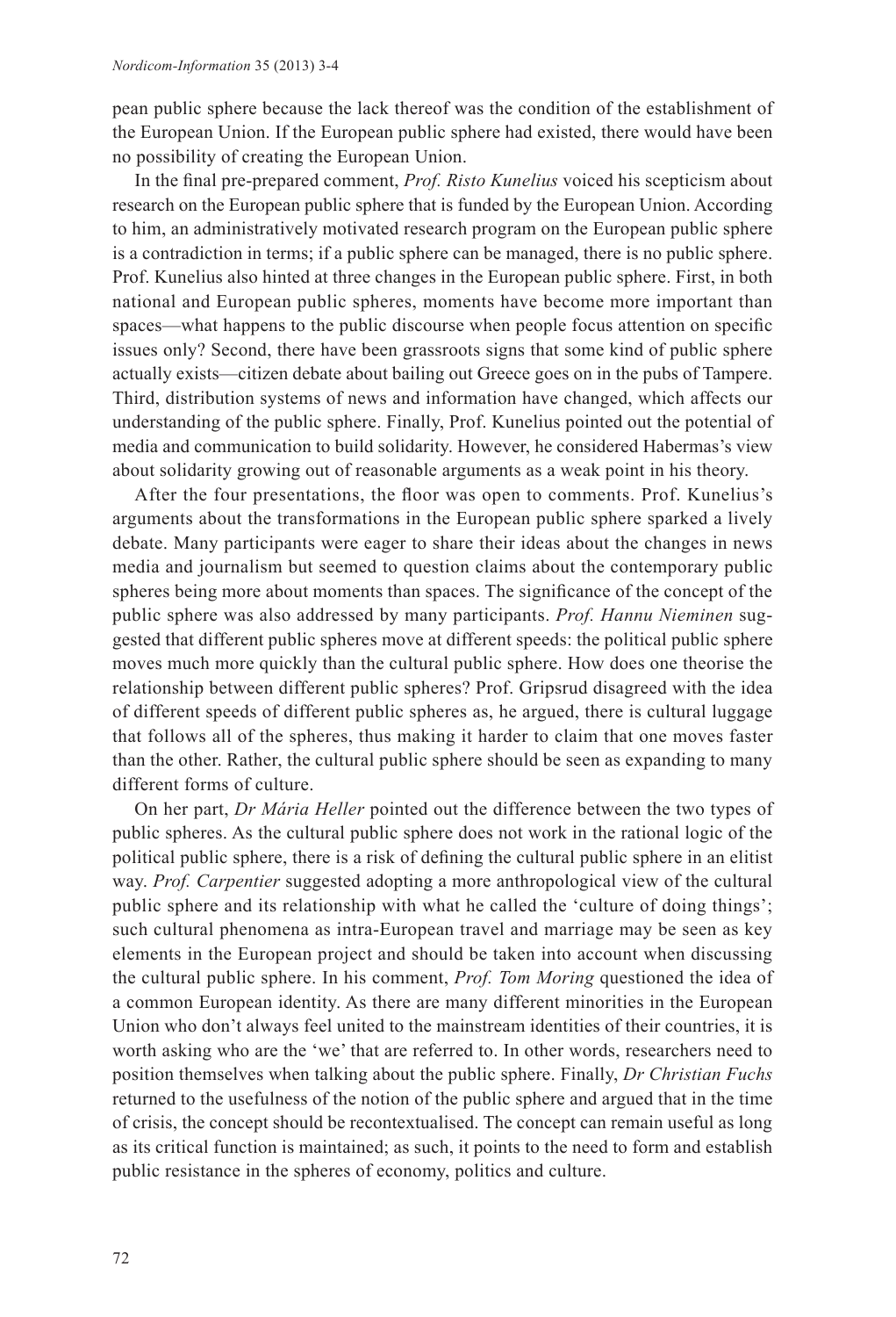## **Round 2. The Role of Small Nations in a Globalising World: European Public Sphere and Perspectives from Small European Countries (South, East, North, West)**

The purpose of Round 2 was to focus on the perspectives small nations provide to questions related to European integration and the European public sphere. In her opening presentation, *Dr Ksenija Vidmar Horvat* outlined some recent patterns in European integration and argued that these indicate a reorganization of the geopolitical map of Europe. While integration has been historically driven by the dominant core powers, recent developments have potentially increased the significance of the periphery in determining the future of the European project. Meanwhile, new divisions within the European Union have emerged which she dubbed the 'second fall of the Berlin Wall'; the previous division between the west and the formerly socialist east is now being replaced by the division between the north and south. New forms of colonialism are connected to these geopolitical transformations.

Anticipating her analysis of the new dynamics between the core and periphery, Dr Vidmar Horvat offered a critical interpretation of the political and cultural backdrop to the current crises. A major political project directed from Brussels since the 1980s has been focused on the 'cultural engineering' of a common European identity, characterised by a celebratory discourse of European multiculturalism. At the same time, exclusionary and xenophobic elements in anti-immigration policies as well as measures repressing civil rights on the basis of the new core value of 'security' have been papered over. After the financial crisis, a new policy and discourse has emerged, determined to preserve the European project of monetary integration and articulated around the core value of 'stability'. With the underlying notion that safeguarding monetary integration is the primary concern and that social issues can be dealt with later, the official EU discourse has presented austerity measures as being implemented for the good of the citizenry. However, these EU policies have led, particularly in the peripheral countries, to a growing sense of unequal distribution of power in Europe. There is rising popular resentment of 'internal colonialism' manifested, for instance, in the general suspicion that instead of promoting financial stability for Europe, the elites have in fact been rescuing German and French banks. The news media coverage of the euro crisis has tended to intensify these internal divisions and prejudices on a national basis and has been appropriated by nationalist forces in many countries. The result has been a 're-nationalisation of political visions' in the public spheres.

Due to their relatively weak position, small nations can be seen as testing grounds for the elite-driven European project. At the same time, however, small nations represent perhaps the greatest potential for the revitalization of the European project. Thus far, European constitutionalism and the EU value system have been largely defined by the core countries' histories, but small nations manifest a plurality of national histories, memories and strong civic traditions which could be integrated within the European project. The public space for this rearticulation of and deliberation on the new European project needs to be opened up, and intellectuals can play a great role in the process. Particularly promising in this sense is the new generation of 'travelling intellectuals' who combine different histories and intellectual traditions and form new networks that produce post-national and post-western-centric knowledge. Indeed, future research on Europe should (self-)challenge Eurocentrism and the assumptions of the general and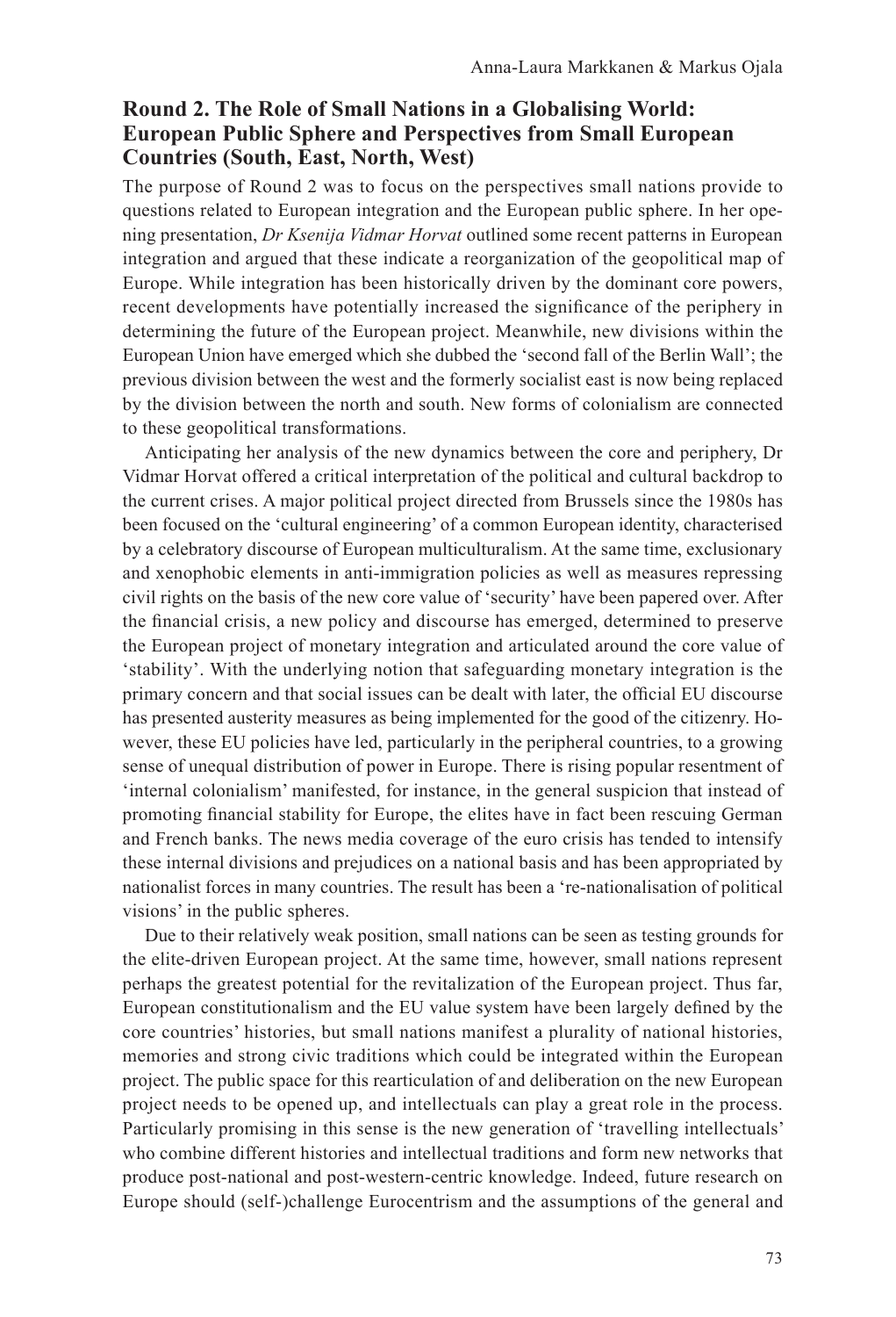homogeneous notions of the European project and should reflect on them in plural and heterogeneous terms. Finally, research should develop new research agendas in a relationship with civil society movements.

As the first discussant, *Prof. Josef Trappel* focused on the potentials of the European public sphere to alter European political communication and to invigorate European democracy. Currently, the European public sphere fails to fulfil its democratic functions or to even exist in any sense close to Habermas's normative ideals. Closing in on these ideals would entail the European public sphere becoming more focused on specific problems and more able to integrate into the debate differing points of view from various social margins. As legacy media tend largely to exclude civil society voices, one must look at the possibilities of alternative media in pluralising the public sphere. In this regard, the digital revolution in particular offers new potentials. While debates on such themes as e-participation and network society have been around for some time already, we are still at the beginning of the formation of the 'digital public sphere'. Partly because of its economics, access to the digital public sphere is more open than to the traditional media sphere and makes it easier for new groups to articulate their voices in public. In this redefinition of the public sphere, small nations could potentially play a leading role. Despite the fact that small size poses economic challenges in terms of media innovations, small nations benefit from their relative social coherence and flexibility. Thus they could work as testing grounds for new ways of dealing with public problems in these redefined public spaces.

In her intervention, *Dr Mária Heller* added important insights to the debate from the point of view of Hungary by presenting an overview of the contradictory notions attached to the European Union in the lay discourses of the new member state. As a counterpoint to Dr Vidmar Horvat's optimism about the positive potential of the young intellectuals, Dr Heller brought up the discrepancy between their cosmopolitan views and the increasingly nationalistic and anti-EU attitudes among large segments of young people in her country. In fact, euroscepticism has been gaining ground among European populations in recent years as a result of the growing rift between the lofty ideals and the actual lived experiences in deteriorating social conditions. While many still attach positive values of individual opportunity and prosperity to the European Union, there is a strong sense among people of unequal power relations within the Union and even of relations of internal colonisation between the subordinated and the powerful countries. Meanwhile, economic hardships manifest in the growth of exclusionist and xenophobic discourses and strict divisions between 'us' and 'them'. However, within the domestic political opposition against the recent anti-democratic legislative reforms of the Fideszled government, the EU continues to represent the ideal and promise of a rights-based democratic society.

In the third pre-prepared intervention of the session, *Prof. Hannu Nieminen* outlined a brief history of the evolving role of academic intellectuals in Europe's political public sphere since the early  $20<sup>th</sup>$  century. Initially highly influential in scripting the liberal democratic constitutions of European nation-states after the First World War, academic intellectuals lost much of their prestige and status in political life during the past century. Towards the end of the millennium, public opinion leaders increasingly emerged from the ranks of administrators, lawyers, and economists and became seen as experts rather than intellectuals. Now, as Europe experiences a crisis of the neoliberal project at the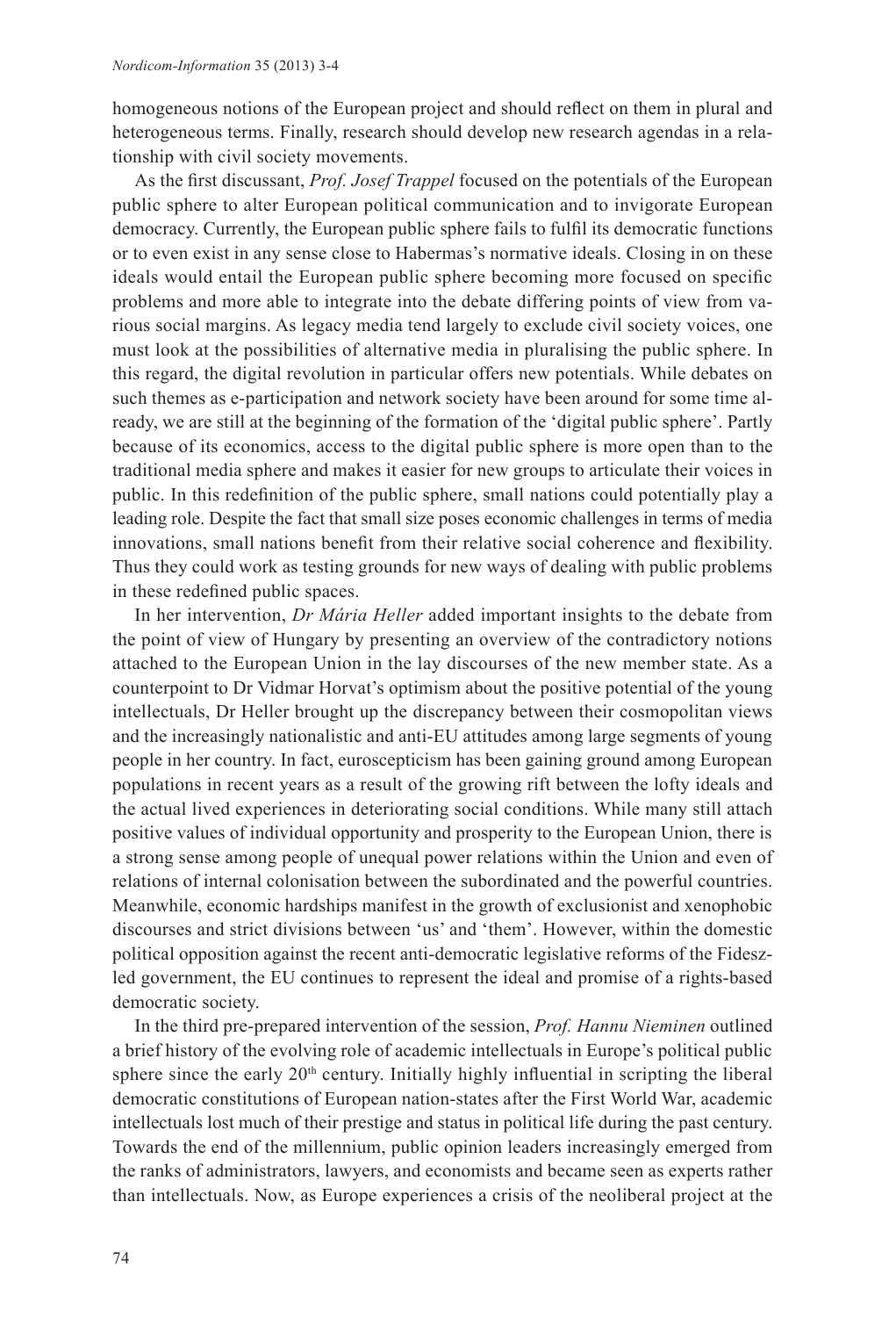start of the 2010s, the developments of the 1930s offer a number of worrying parallels: authoritarian and nationalist tendencies, the diminishing role of intellectuals in public life, and distrust of all kinds of experts and elites as well as universities losing much of their autonomy. In the face of such pessimistic outlooks, there is a need to think about new ways of organising intellectual efforts against these threatening historical forces. Finally, in accordance with Dr Vidmar Horvat's arguments about the new borderlines being drawn within Europe between powerful countries and small nations, Prof. Nieminen suggested that small nations and their intellectuals share many commonalities in their experiences and critical analyses.

In the ensuing discussion, Dr Vidmar Horvat called for a shift in paradigm in which the central assumptions behind the European project are put under critical scrutiny. The very nature of the purportedly shared European values needs to be questioned and opened up to public discussion. Meanwhile, the crisis offers an opportunity to small nations and their intellectuals in questioning the hegemonic European integration narrative. Aligning with transnational progressive movements, small nations can perhaps adopt a cosmopolitan political agenda as an alternative European project.

*Anette Alén* took issue with Prof. Trappel's analysis of the potentials of digital communication in pluralising the public sphere by pointing to both the economic and time-related resources required by active participation and communication in the digital sphere. As a task for intellectuals, she suggested concentrating on the positive aspects and roles the EU plays in the protection of democracy against global market forces. Also, in addition to engagement with and participation in social movements, intellectuals can also function as mediators between activists and elites.

*Dr Christian Fuchs* addressed the worrying developments of internal colonisation and the rise of nationalism in Europe and asked how they could be challenged by public intellectuals. He pointed to the experiences of increasingly precarious workers and disempowered citizens and suggested that a key task for intellectuals would be to look for ways in which these common experiences could better be communicated to reinvigorate the public sphere. Research should increasingly connect with activists to achieve these goals. *Prof. Jostein Gripsrud* largely agreed with Dr Fuchs and pointed out how social protests and activism create exceptional spaces for learning. Scholars indeed should be in dialogue with activists, and they already are. In this regard, *Dr Gavan Titley* referred to the expanding sociological literature on the Occupy movement and to the many practical, political, ideological and philosophical contradictions it faced precisely as it tried to (or was being forced to) consolidate as a movement. Prof. Nieminen called for analysis on what it would take to generate an accumulative process out of the many movements and make them more directly influential in political decision-making. *Dr Inka Salovaara-Moring* pointed out how transnational civil society movements and research thereof continue to face the recurring problem of the absence of an accountable power centre on a supranational level. The public sphere theory should indeed incorporate the movements and networks of digital communication, but this will not remedy the deficit of the political system which increasingly lacks an accountable power for the civil society to address.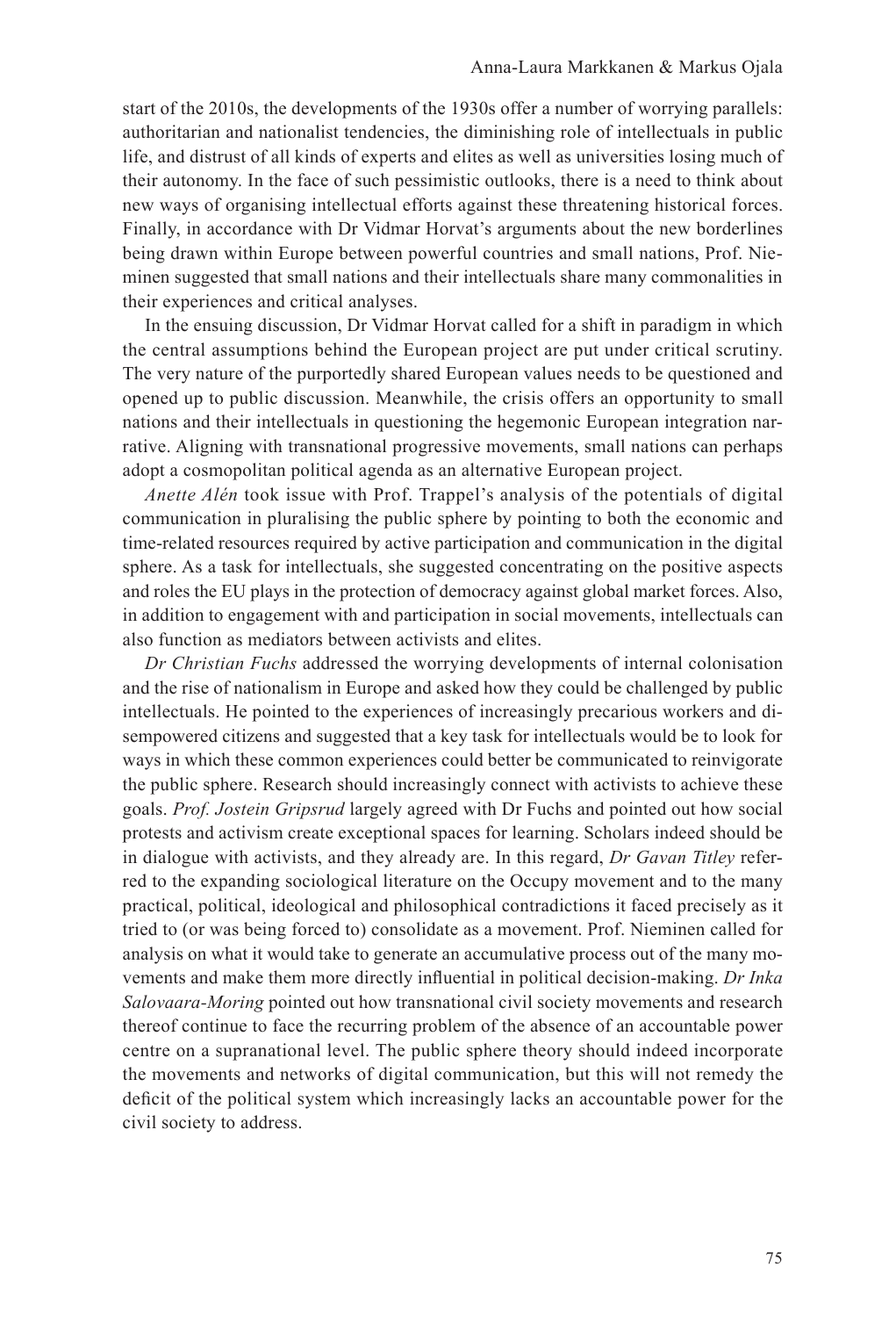## **Round 3. The Role of Critical Academic Intellectuals in the Public Sphere Today: How to Revive the Tradition?**

In the third session, *Dr Gavan Titley* examined the possibilities of reviving the tradition of critical intellectuals. He presented two ways of reviving the tradition. The first way would be to ask who would be involved in the debate of critical intellectual engagement if it were to take place today. The second way to revive the tradition would be to think about what would be at stake in terms of political conjuncture, power, knowledge and political agency. Referring to the iconic debate between Noam Chomsky and Michel Foucault in 1971, Dr Titley argued that in order to revive the tradition of critical intellectuals, it is necessary to embrace both Chomsky's insistence on the horizons of collective action and Foucault's attention to the difficulty of conceptualising power. According to Chomsky, societies need to identify material and social conditions under which human properties can flourish in order to be able to criticise oppression. Foucault, on the other hand, would argue that it is impossible to define an ideal social world and that no overarching concept of justice is needed in order to struggle. Moreover, according to Foucault, there is a need for a critique of the institutional power, but it should be kept in mind that power is always present. Chomsky's commitment to universalism and Foucault's question of where power lies create intellectual tensions when addressing the current condition of crisis. Another challenge today is that the crisis at hand is a transnational one, but there is no actual potential to international solidarity.

By way of facilitating debate, Dr Titley set about posing a series of important questions instead of trying to answer them. Headline issues to be covered included power, the public sphere, politics, the return of history, and intellectual relationship to political mobilisation. According to Patrick Baert, the modern notion of the intellectual incorporates four core tensions that centre around four axes: hierarchy versus equality, generality versus expertise, passion versus distance and individual versus collective. These tensions create critical insights in terms of the conversation about the role of intellectuals today.

An important theme of the presentation was the question of power and the public sphere. The discussions of the Eurozone and the European Union seem to be deeply positional, but one of the things that have structured international responses to the crisis is a certain kind of rational fallacy. According to Wolfgang Streeck, the financial crisis has to be regarded as a fundamental and almost final product of the contradictions of post-war democratic capitalism. Streeck argues that 'it is quite clear that democratic states of the capitalist world have not one sovereign, but two: their people, below, and the international "markets" above'. If we were to take this kind of approach to the crisis, where does it leave democracy and visions of communicative action? In addition, Prof. Titley offered a critical interpretation of an obvious crisis of left politics. He argued that there have been signs of a rational fallacy: it is assumed that people have seen what caused the financial crisis and are flocking into the arms of left parties, which has not been the case in reality. There have been significant reactions to the current crisis, for example, Jodi Dean's book, *The Communist Horizon,* and David Graeber's *The Democracy Project*. In the current situation, one can assume that the forms of post-cold war critique are no longer tenable, which brings new demands to intellectuals: what to do with the discussions about human rights, freedom, discourse of liberal democracy and intellectual relations to politics?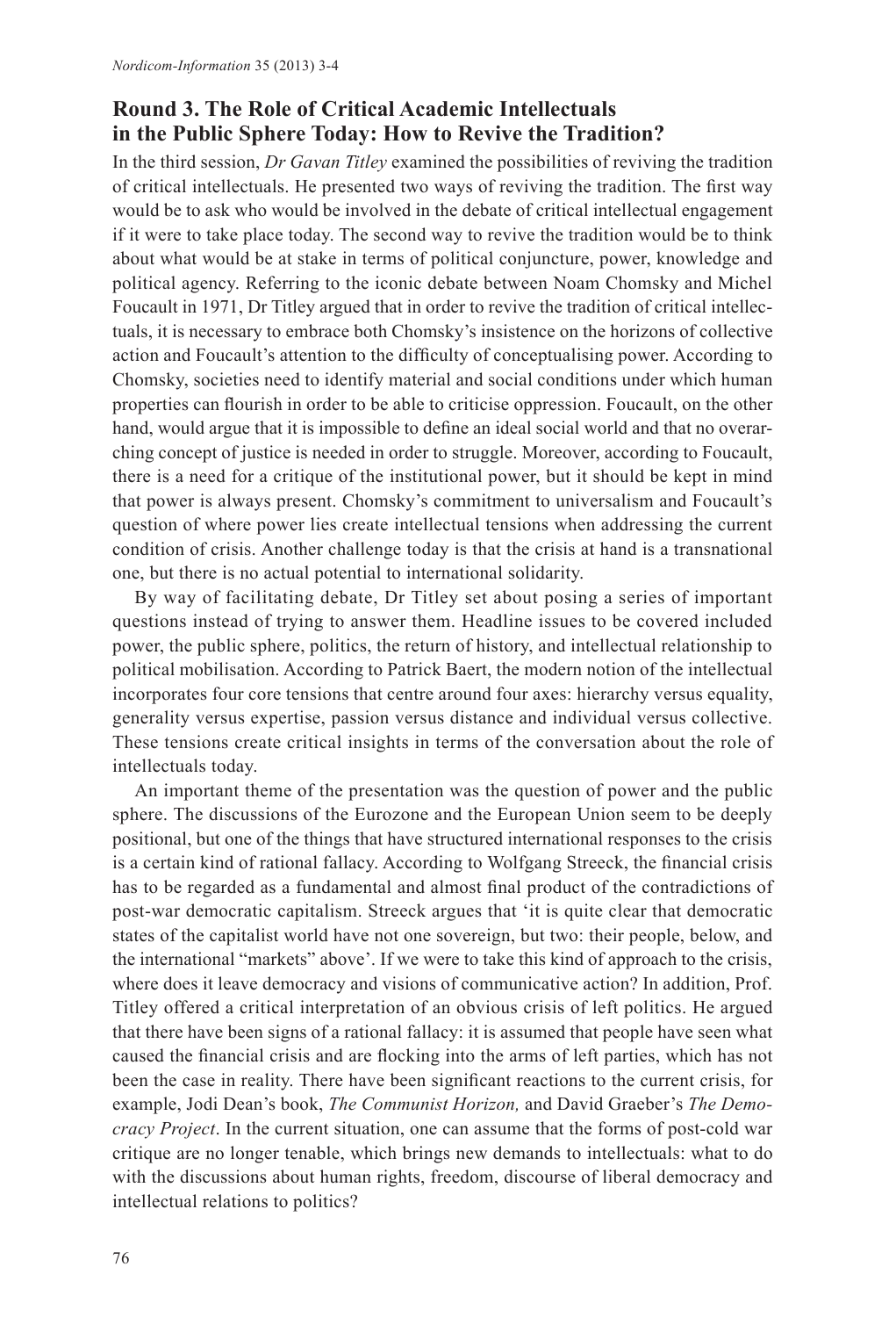The first discussant, *Dr Manuel Puppis*, concentrated on the possible role of communication scholars and took notice of three issues. First, there is currently a severe lack of real decision-making power. In this situation, communication scholars should try to provide better understanding about the public sphere and offer ideas about how a public sphere should work in order to be adequate for a modern democracy. Scholars could also focus on the media system itself and try to answer the question of suitable media structures. Second, a lack of political vision prevails at the national and European levels. Communication scholars can offer visions of a more democratic media system that would function in the public interest of the citizens. A clear challenge today is reaching the public in a landscape dominated by commercial media houses not interested in the topic of the public sphere. Third, social movements do not always require or desire solidarity or engagement from academics, and the populist movements feel deep distrust of the elite and the so-called intellectuals. In addition, a reform movement does not guarantee that a reform will actually happen. Thus, scholars need to get involved in the policymaking process by bringing different viewpoints and providing information. In the ways presented above, communication scholars and intellectuals can make a difference, but it must be taken into consideration that the impact is often time-consuming and rarely direct.

In the second comment of the session, *Prof. Nico Carpentier* highlighted that intellectuals can use many different strategies in their efforts to influence the public sphere and society. First, an important function is the development of theory. In this way, academia can be considered a factory of ideas. Second, intellectuals' interventions are often aimed at policymaking processes, commenting on specific policies or providing knowledge about specific topics. However, intellectuals should be careful to concentrate not only on tweaking a machine but also on building a new one. Finally, there is a strong tendency to individualise the intellectual. In the current crisis, there should be more focus on modularity, collective effort, and the sharing of ideas.

The final discussant, *Jernej Prodnik*, presented a counter-question to the extensively covered question about the role of critical intellectuals: what was the role and influence of critical scholars before the crisis? Would there have been a crisis if academia had been more active? Academic scholars have an important task of collecting historical memory. Intellectuals play an important role, but it is far from easy to assess the significance of their influence. Mr Prodnik presented a sceptical analysis about the change that intellectuals could make without other factors working in their favour, such as the relations of power and material relations of production. According to him, in this post-political or even post-democratic order, the current form of capitalism does not care about social conscience, and the instrumental, capitalistic logic is present in many societal arenas, including academia. It is thus increasingly difficult for critical intellectuals to break through to the public sphere and be heard, and this leaves us with media intellectuals who are turning their discourses into entertainment. Finally, Mr Prodnik suggested that one key role of intellectuals would be to give voice to the disempowered, those who do not have a voice.

After the floor was opened to discussion, *Prof. Gripsrud* called for more caution when assuming that all participants in the seminar share similar attitudes, and he voiced his concern over the possibility of academics representing other people, such as the havenots of the society. He also noted that even though academics are conscious of their ideal roles as public intellectuals, the conditions in which they work tend to restrict the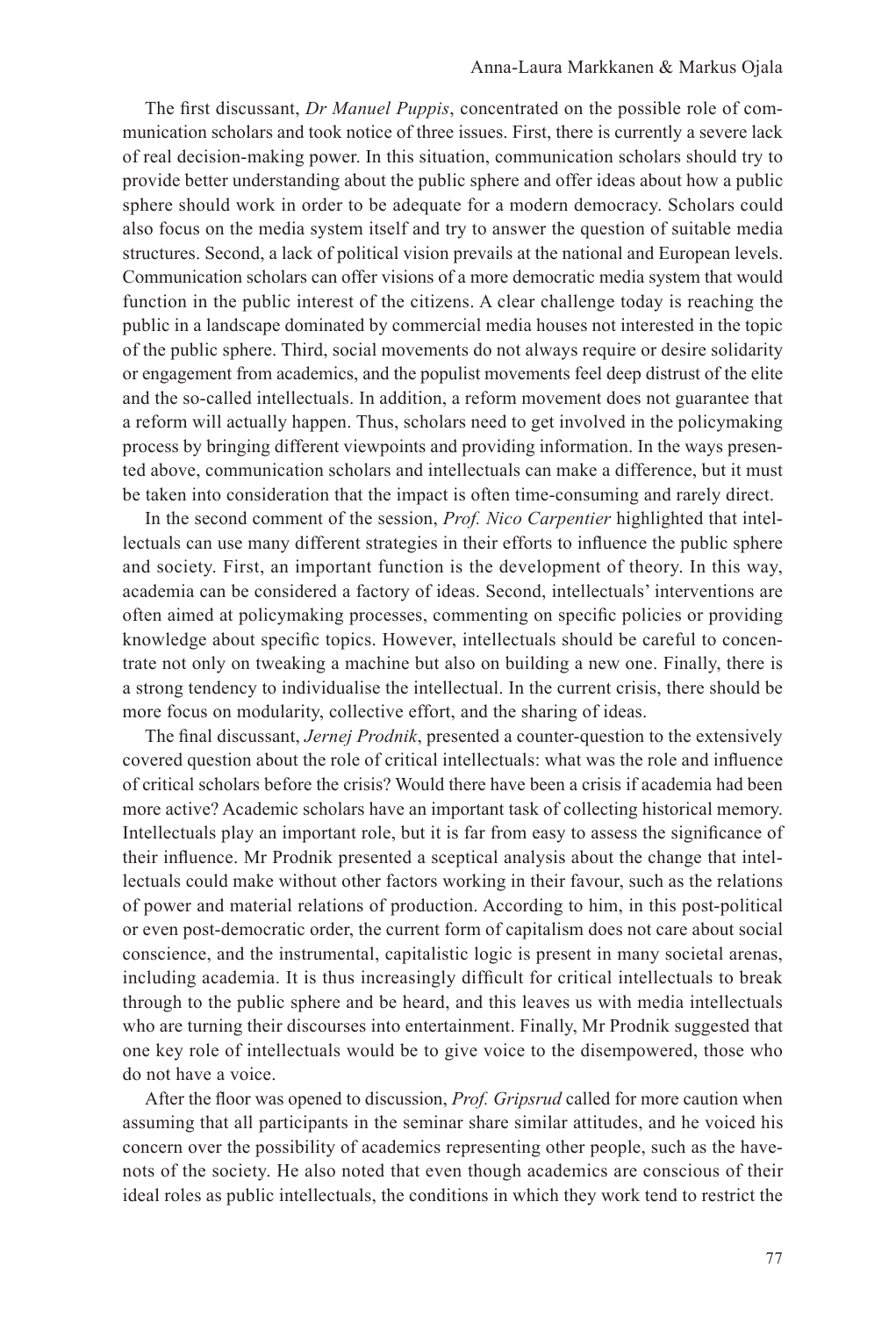possibilities of fulfilling the ideal. Dr Titley agreed that it is important to talk about the conditions, but he remarked that they should not be used as an excuse. *Prof. Nieminen* brought up the idea that social sciences are always normative because social scientists assume several things, such as the notion that society exists and that certain values are protected—an argument which *Dr Salovaara-Moring* later questioned. Dr Salovaara-Moring also challenged the independent role of critical intellectuals who need to take into account government agendas when applying for funding from national or European funding bodies.

In his comment, *Dr Fuchs* opined that the intellectual power of the masses should not be underestimated. In the 'knowledge society', the masses have become intellectual; intelligence has been appropriated as a means of production. Thus, intellect is there within production, which also means that critique is there. Instead of concentrating on the small elite of intellectuals, then, we should focus more on the notion of the mass intellectual, as there are many examples of actual critique taking place in the streets. Prof. Carpentier took a stand on the use of different prefixes and categories of intellectuals and emphasised the usefulness of the notion of the 'amateur' as someone who is perhaps not a totally developed expert but who cares and is committed to a certain matter. *Dr Heller* pointed out that there is a need to define what is meant by the intellectual and what kinds of intellectuals we are talking about. It could be potentially fruitful to study the different discourses used by different types of intellectuals. Finally, *Dr Vidmar Horvat* concluded the session by calling for a revival of theory of history and theory of practice. She voiced critical remarks about considering Marx a recipe book on how to make social change and the fact that the notion of intellectual practice is being replaced by the notion of social policy. She also noted that the question of communicative power should be addressed in two ways. First, scholars should focus on communicating their academic research findings to the public in an understandable way. Second, scholars could reassess their communication between themselves and build a united front against national and EU level governments and ministries of education.

## **Round 4. The Future of European Democracy: Culture, Society, Economy. Where Can We Find Sources for Optimism about the Future of Europe?**

In her opening talk, *Prof. Auksė Balčytienė* presented a critical interpretation of the current social and cultural condition in Europe, focusing particularly on the central and eastern European experience. Conditioned by the two megatrends of globalisation and individualisation, European societies are facing increasing fragmentation and polarisation. At the same time as social risks are individualised through the market rhetoric of individual choice and freedom, ideas about community and togetherness become increasingly unclear. The central and eastern European (CEE) societies are relatively more vulnerable to these negative global trends, with little time to reflect on and react to the avalanche of social changes after the fall of communist regimes. Lacking a solid ideological basis or a clear idea of a public good, and with weak economies and a political culture characterised by elite polarisation, media instrumentalisation, and clientelism as well as weak associations and civic participation, CEE countries may be characterised in Leonidas Donskis's terms as 'societies without a sense of community'.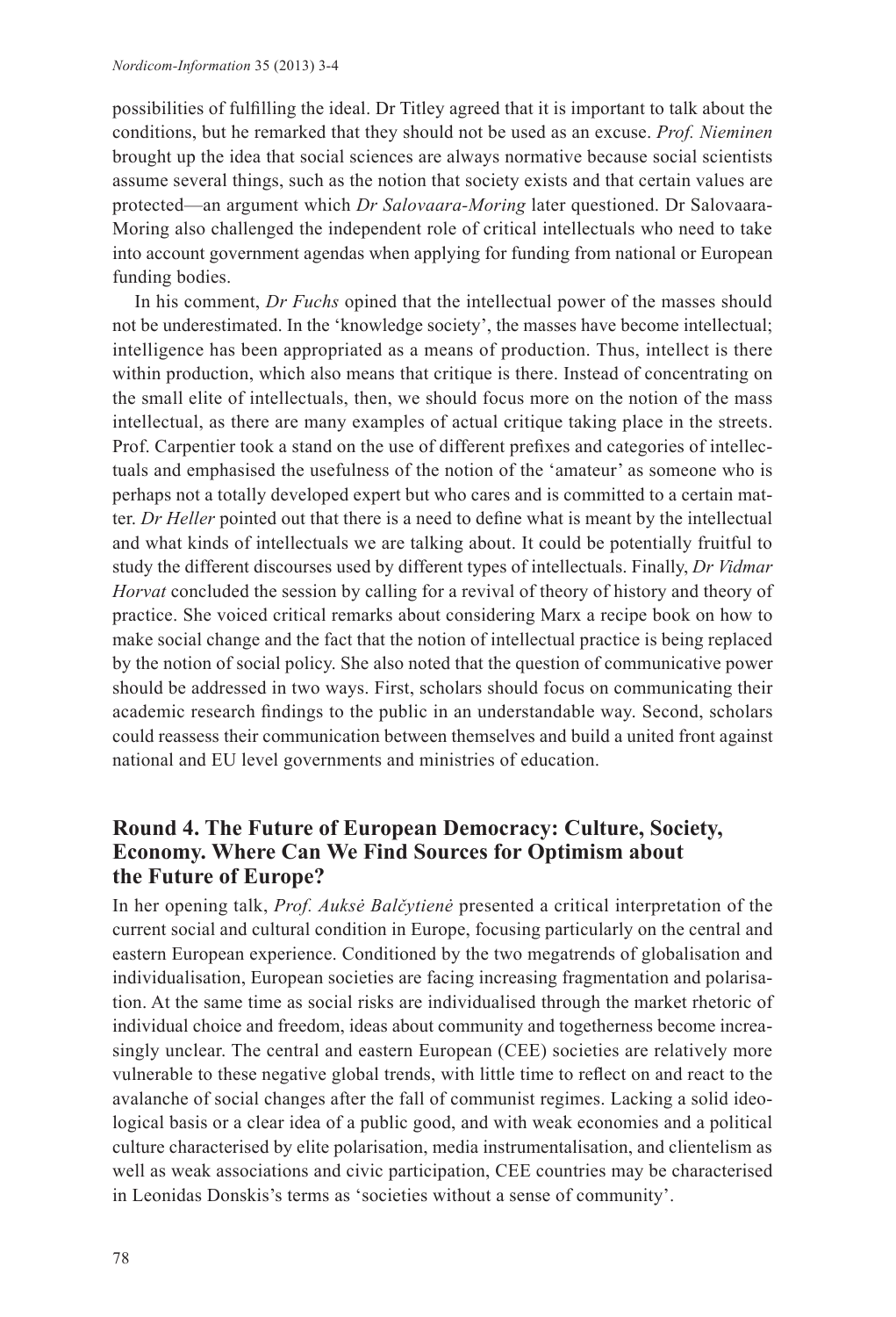The current predicament thus presents a serious challenge to public intellectuals of small nations. With declining skills and practices of public communication, it is increasingly difficult to create a sense of community and communal solidarity. One of the central tasks, then, is to build society's communicational competences. It also means tackling a series of questions: How do we form a notion of common good in a fragmented and polarised society? How do we secure transparency and accountability in a fragmented public sphere? How do we rediscover a sense of belonging? One route to answering these questions is to look for ways to develop new forms of collaboration and a sense of community among intellectuals themselves both in academia and on a European level. Renegotiating the conditions of academic labour as a response to the neoliberalisation of universities would be an integral part of this effort. Public intellectuals should also recognise their traditionally important role in social and cultural life and their ability to organise critically oriented communities. While the public spheres of institutional media provide restricted access to intellectuals, new possibilities may be emerging in the alternative media and public spaces of the Internet.

As the first discussant, *Dr Christian Fuchs* agreed with Prof. Balčytienė's analysis about the CEE societies experiencing a rise of social Darwinism and presented a political economic analysis of some of the main macroeconomic and social indicators of such a trajectory. The main dynamic since the early 1970s in European and other advanced capitalist economies has been a steady shift in the distribution of wealth in the favour of corporations and financial markets as opposed to wage earners. As a consequence, debt levels of households have rapidly risen in many countries. Meanwhile, increasing financialisation of the global economy has led to recurrent stock market bubbles, of which the newly increased hype around social media companies may prove to be the next instance. All these tendencies suggest that neoliberalism is, in fact, a form of class struggle. Despite recent controversies around the catastrophic consequences of austerity measures, 'hyperneoliberalism' continues to dominate the political agenda in the crisis. It manifests not only in the push for even more austerity and welfare reforms but also in its successful marginalisation of alternative anti-austerity policies as 'left-wing demagoguery' as well as in the moralistic discourses condemning the peoples of the crisis countries. As a consequence of such developments, Dr Fuchs warned about the rise of right-wing populism or even fascism in Europe but also pointed to some more hopeful prospects for European democracy. The key here is to observe progressive protest movements which can help to renew the left in Europe. Communication and media scholars should continue to make sense of the role media play in these movements and their mobilisation.

In the second intervention, *Dr Juha Koivisto* called for an analysis of current social contradictions, which may offer opportunities to identify forces of positive change. He outlined the current conjuncture in terms of an 'organic crisis' with several dimensions, including the crises of economy, social reproduction, environment and democracy. All of these have significant implications for the public sphere. In the economic crisis, for instance, this connection manifests in the way private debts of investors have been turned into public debts. The economic crisis has also been used to justify cutbacks of the public sector in many countries, which has brought welfare states into crisis. Meanwhile, the increasing passivity of the electorate and the anti-democratic measures of the European elites are signalling the crisis of democratic politics. In these circumstances, scholars of the European public sphere would do well to turn their attention to social movements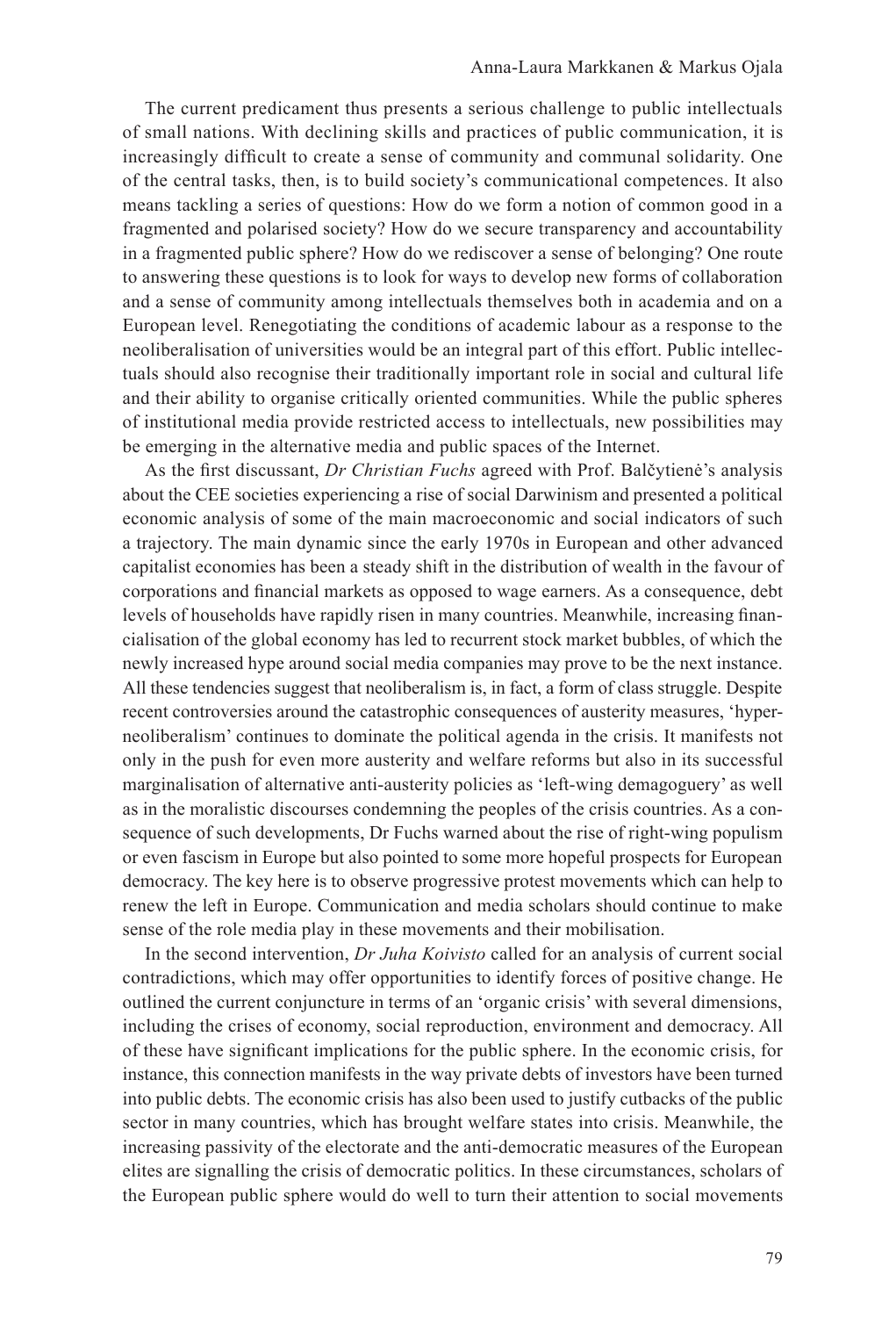(both left- and right-wing) and study them from a historical perspective as 'publics' in the Habermasian and Deweyan sense. Another implication of the political crisis is that the notion of democracy itself should be approached critically to highlight the current anti-democratic tendencies and limits of liberal democracy. Finally, Dr Koivisto expressed his incredulity over how little resistance academic intellectuals have posed against the neoliberal restructuring of universities and called for a new culture of scholarship and resistance within academia.

The three opening presentations set the stage for a lively debate. *Jernej Prodnik* agreed with Dr Koivisto that a key term in approaching the current social condition is 'contradiction'. However, one of these contradictions (in terms) is the idea of a 'rightwing public'. A right-wing populist group, while forming a communicative network around common concerns, should not qualify as a public in a normative sense, as it lacks the necessary rational-critical discourse and respect of individuality. *Prof. Jostein Gripsrud* voiced his discomfort over some of the tendencies in the debate. He drew a distinction between a political party and a scientific community and asserted that assumptions of political and ideological consensus are somewhat problematic in a social scientific discussion. More specifically, Prof. Gripsrud criticised the indiscriminate use of the label of 'fascism' when analysing European populist parties and movements; many of them hardly qualify as fascist in the sense in which the term has been used in the context between the two world wars. He also took issue with Dr Koivisto's dismissive remarks about democracy in Europe and called for greater analytic precision when talking about such issues in an academic environment. *Dr Gavan Titley* referred to Robert Paxton's *The Anatomy of Fascism* and argued that while most of the current parties should not be labelled fascist, they or some of their members often either have fascist tendencies or harbour connections with fascist elements, an analysis with which Prof. Gripsrud agreed. For his part, Dr Koivisto defended his assessment of the crisis of democracy in Europe as an intentional provocation and pointed out that democracy is not just an empirical question but also a question of political philosophy.

#### **Closing Session**

The concluding session invited reflections on the outcomes from the two-day round table as well as on the possible future directions and modes of cooperation by the network. *Prof. Hannu Nieminen* opened the discussion by presenting a list of topics debated during the round table (more on that below; see the Closing Summary). He specifically pointed out the need for greater conceptual clarity and historical understanding on the central issues discussed during the course of the round table. He also called for greater sensitivity to national histories and their specificities. As regards the idea of small nations as a potentially fruitful category in the debate on European politics and the public sphere, Prof. Nieminen acknowledged that there exist differences and commonalities between these countries. Some of the central ones were brought up in the discussions, and they are closely aligned with the historical and more recently emerged internal divides of Europe.

After Prof. Nieminen's remarks, *Prof. Nico Carpentier* expressed his gratitude for the organisation of the event and appreciation for the openness, tolerance and respect for diversity in the discussions. *Prof. Josef Trappel* recognised the significance of the debates also in light of the upcoming Horizon 2020 framework. The notion of small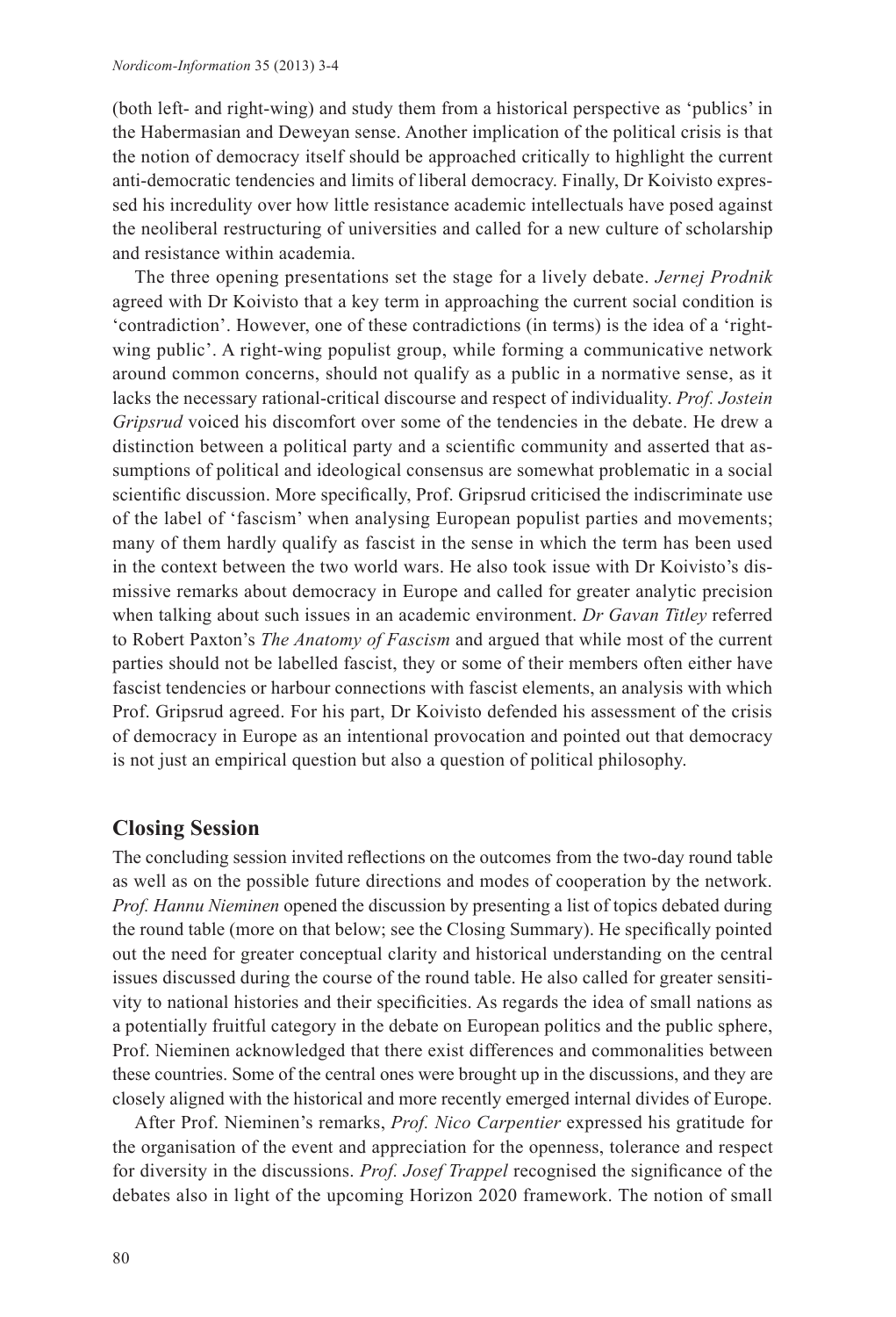countries as a unifying research theme has a lot of substance and could further benefit from setting it in comparison with large countries. For the purposes of future development of such issues, the network should appoint a coordinator. *Prof. Risto Kunelius* expressed his appreciation for the discussions but also his concern that the issues debated in the round table remained rather disconnected from what we as researchers are actually doing. A future challenge would be to rearticulate the 'social relevance' of research, to paraphrase the dominant science policy discourse. In this discourse, research cannot be autonomous, and it must have impact. A redefinition of what such relevance could mean would require a collective effort. Along these lines, and instead of dealing with such lofty concepts as public intellectuals, the network should engage in a more mundane rearticulation of what we actually do.

# **Concluding Summary**

Several topics and themes emerged out of the two-day round table. The following list of items has been compiled by the rapporteurs, based on Prof. Hannu Nieminen's closing summary, and comments and suggestions from the facilitators as well as on a comparison of the rapporteurs' personal notes.

# *1) The European Public Sphere*

Based on the round table, the concept of the European public sphere is in need of continued development and analytical clarity in its normative, empirical and theoretical dimensions. The very feasibility of the notion of the public sphere often remains rather vague, but alternative ideas for its application in the analysis of the current crises and phenomena were nevertheless repeatedly brought up in the discussions. One of the most popular suggestions was to look for ways to connect the notion of the European public sphere with the study of actual cultural practices of Europeans. Another direction of conceptual development points to the need for a better understanding of the role of epistemic institutions in the public sphere. Such a structural analysis should include the media and communications systems as well as universities and other institutions in charge of the production and dissemination of knowledge.

## *2) Social Movements*

Closely connected to the issue of the public sphere, one of the issues that most frequently emerged during the round table was the significance of the study of social movements, whose importance was acknowledged by many participants. Some suggested approaching the movements as publics that are looking to transform Europe and that are engaged in various forms of resistance. However, the problems of this articulation also became evident in light of the fragmented, structurally incomplete and politically weak nature of the European public sphere. The use of social media by the movements offers another potentially fruitful avenue of study.

## *3) Small Nations*

Another significant topic discussed concerned the idea of small nations. While not extensively debated, some key differences and commonalities between these countries were brought up during the meeting. Some of them concerned the recently emerged internal